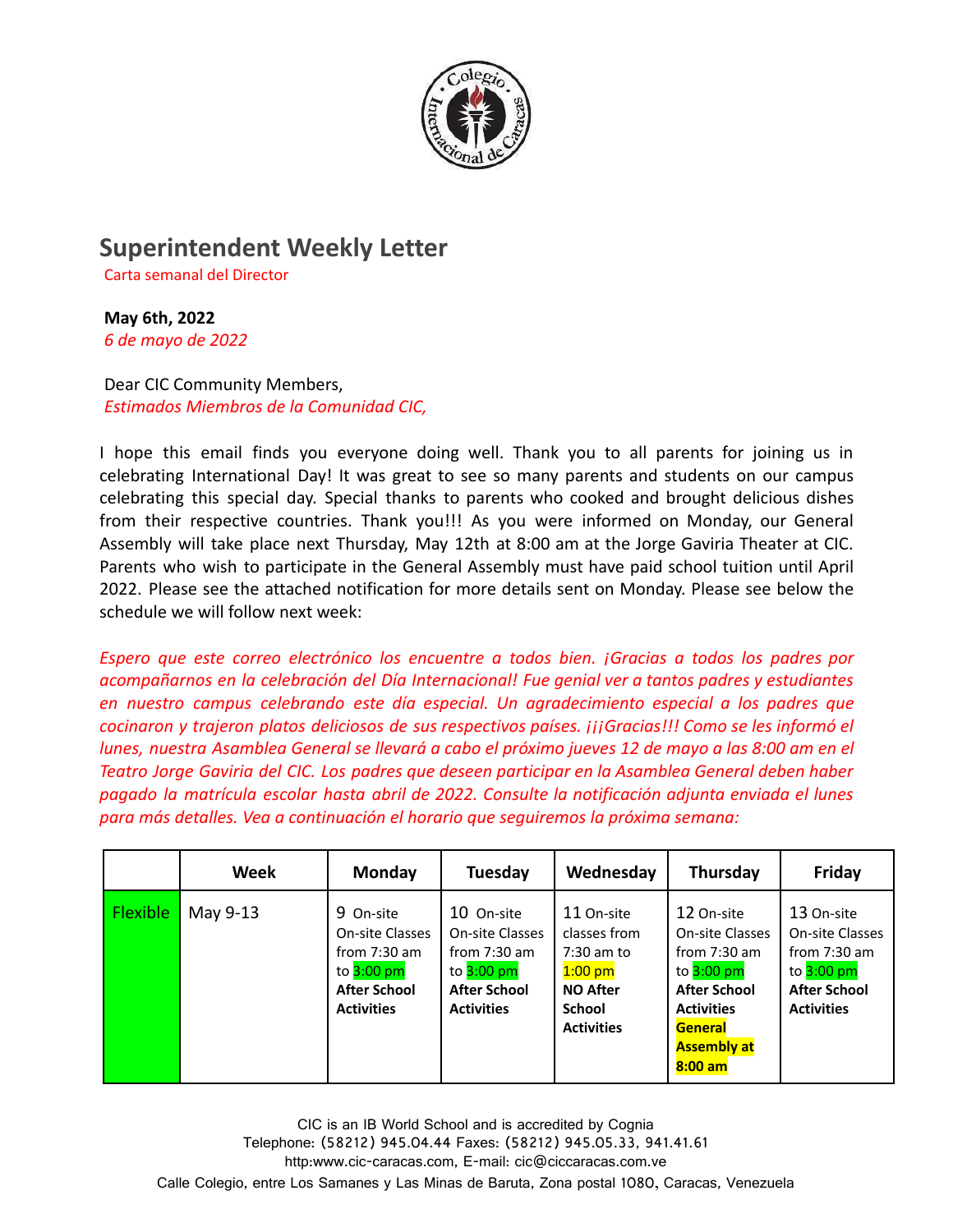

Next week our students from 2nd to 9th Grade will be taking the [MAP](https://www.nwea.org/the-map-suite/family-toolkit/) Test. Make sure students attend school, arrive at school on time, sleep and eat well to perform the best way they can in the test. Here is the schedule for the MAP test.

*La próxima semana nuestros estudiantes de 2° a 9° grado tomarán la [prueba](https://www.nwea.org/the-map-suite/family-toolkit/) MAP. Asegúrese de que los estudiantes asistan al colegio, lleguen temprano, duerman y coman bien para desempeñarse de la mejor manera posible en la prueba. Aquí está el horario para la prueba MAP.*

|             | May 9            | May 10                   | <b>May 11</b>                             | May $12$               | May $13$               |
|-------------|------------------|--------------------------|-------------------------------------------|------------------------|------------------------|
| 7:45-9:30   | Math 5<br>Math 4 | Language 5<br>Language 4 | 7:45-9:30<br>Reading 5<br>Reading 4       | Spanish 5<br>Spanish 4 | Spanish 6<br>Spanish 7 |
| 9:30-11:00  | Math 3<br>Math 2 | Language 3<br>Language 2 | $10:30 - 12:00$<br>Reading 3<br>Reading 2 | Spanish 3<br>Spanish 2 | Spanish 8<br>Spanish 9 |
| 11:20-12:45 | Math 6<br>Math 7 | Language 6<br>Language 7 |                                           | Reading 8<br>Reading 9 | Make-Ups               |
| 1:30-3:00   | Math 8<br>Math 9 | Language 8<br>Language 9 |                                           | Reading 6<br>Reading 7 | Make-Ups               |

MAP Test Schedule / Horario de Pruebas MAP

CIC is very proud to announce Interart 2022: an Interschool Art Competition that CIC will be hosting on Sunday, May 15th from 11:00 am to 2:00 pm. This event allows students from 16 different schools in Caracas to explore and develop artistic, creative skills and talents of our students, while giving them the opportunity to interact and connect with their peers from other educational institutions. This project seeks the integration of different educational communities in Caracas, while contributing to Hogar Bambi in the development of its activities and projects for Venezuelan children.

Each school has been working on their own interpretation of the Avila. So far we have already received wonderful Avila artworks which will be exhibited and auctioned on Sunday, May 15th at CIC. All funds raised will be donated to Hogar Bambi on behalf of all the school and students that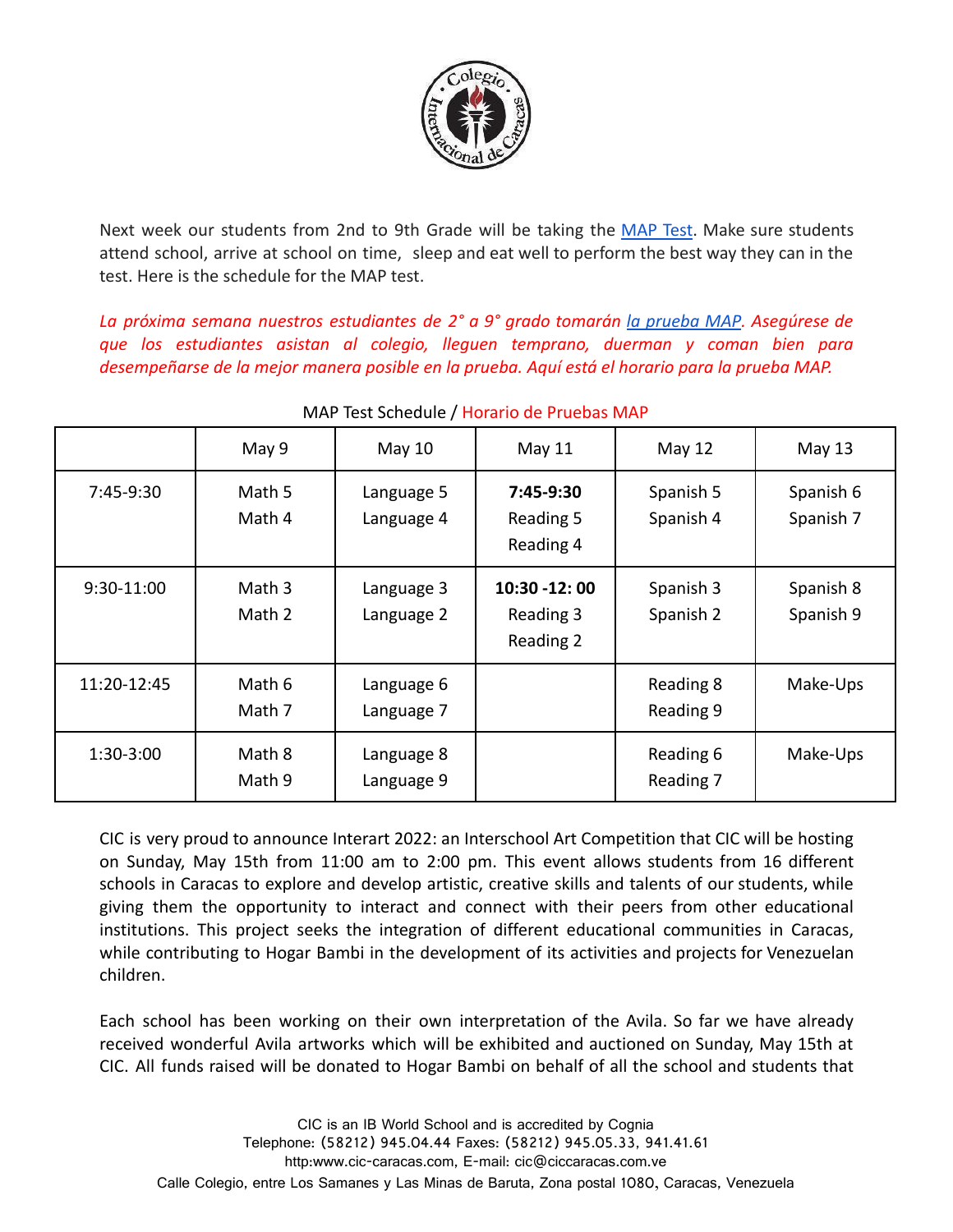

participate in this project. Please join us on Sunday, May 15th! [Click](https://docs.google.com/document/d/1jJDJmjnpHHjvlO7kYCqOGfl9iWiEEhEn/edit?usp=sharing&ouid=103475246506866134542&rtpof=true&sd=true) here to know more about this event and [click here](https://docs.google.com/document/d/1AFLJL5AfgXOjyR0Dg40xIjMBkccJbE9z/edit?usp=sharing&ouid=103475246506866134542&rtpof=true&sd=true) to have access to the 16 schools that are part of this project.

*CIC se enorgullece de anunciar Interart 2022: una competencia de arte interescolar que CIC llevará a* cabo el domingo 15 de mayo de 11:00 am a 2:00 pm. Este evento permite a los estudiantes de 16 *colegios diferentes en Caracas explorar y desarrollar sus habilidades y talentos artísticos, mientras tienen la oportunidad de interactuar y conectarse con sus pares de otras instituciones educativas. Este proyecto busca la integración de las diferentes comunidades educativas de Caracas, al mismo tiempo que contribuye a Hogar Bambi en el desarrollo de sus actividades y proyectos para la niñez venezolana.*

*Cada colegio ha estado trabajando en su propia interpretación del Ávila. Hasta el momento ya hemos recibido maravillosas obras de arte de nuestro querido cerro que serán exhibidas y subastadas el domingo 15 de mayo en el CIC. Todos los fondos recaudados serán donados a Hogar Bambi en nombre de todas los colegios y estudiantes que participan en este proyecto. ¡Los esperamos el domingo 15 de mayo! [Haga](https://docs.google.com/document/d/1jJDJmjnpHHjvlO7kYCqOGfl9iWiEEhEn/edit?usp=sharing&ouid=103475246506866134542&rtpof=true&sd=true) click acá para saber más sobre este evento y [haga](https://docs.google.com/document/d/1AFLJL5AfgXOjyR0Dg40xIjMBkccJbE9z/edit?usp=sharing&ouid=103475246506866134542&rtpof=true&sd=true) click [acá](https://docs.google.com/document/d/1AFLJL5AfgXOjyR0Dg40xIjMBkccJbE9z/edit?usp=sharing&ouid=103475246506866134542&rtpof=true&sd=true) para conocer los 16 colegios que están participando en este proyecto.*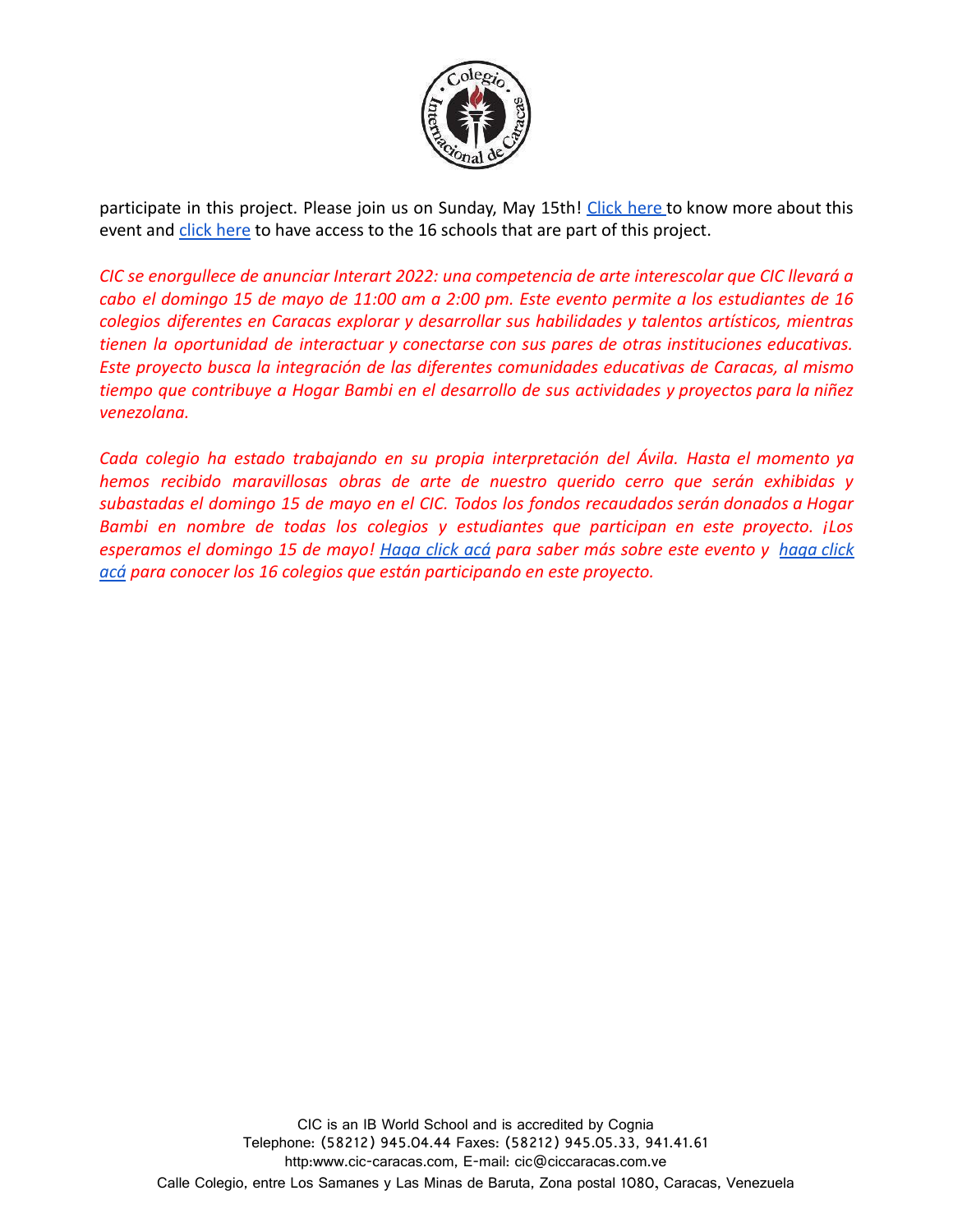

Reminder to Elementary School Parents: Please return Movie+Bonefire form to school indicating if your child will participate or not of the Movie+Bonfire activity on Tuesday, June 7th. [Click](https://docs.google.com/document/d/1wgOGwVFnyAaiJzM34WaJNOW0yhnX4Gl3/edit?usp=sharing&ouid=103475246506866134542&rtpof=true&sd=true) here to read the letter Ms. Irma sent.

*Recordatorio para Padres de Elementary School: Por favor devuelva el formulario de Movie+Bonfire* al colegio indicando si su hijo(a) participará o no de la actividad de Movie+Bonfire el martes 7 de *junio. [Haz click aquí](https://docs.google.com/document/d/1wgOGwVFnyAaiJzM34WaJNOW0yhnX4Gl3/edit?usp=sharing&ouid=103475246506866134542&rtpof=true&sd=true) para leer la carta que Ms. Irma envió.*

If you have any questions, do not hesitate to contact me. Have a nice weekend!

*Si tienen alguna pregunta, no duden en contactarme. Que tengan un feliz fin de semana.*

Best regards, *Atentamente,*

Gustavo A. Sever, MAEd. Superintendent

> CIC is an IB World School and is accredited by Cognia Telephone: (58212) 945.04.44 Faxes: (58212) 945.05.33, 941.41.61 http:www.cic-caracas.com, E-mail: cic@ciccaracas.com.ve Calle Colegio, entre Los Samanes <sup>y</sup> Las Minas de Baruta, Zona postal <sup>1080</sup>, Caracas, Venezuela